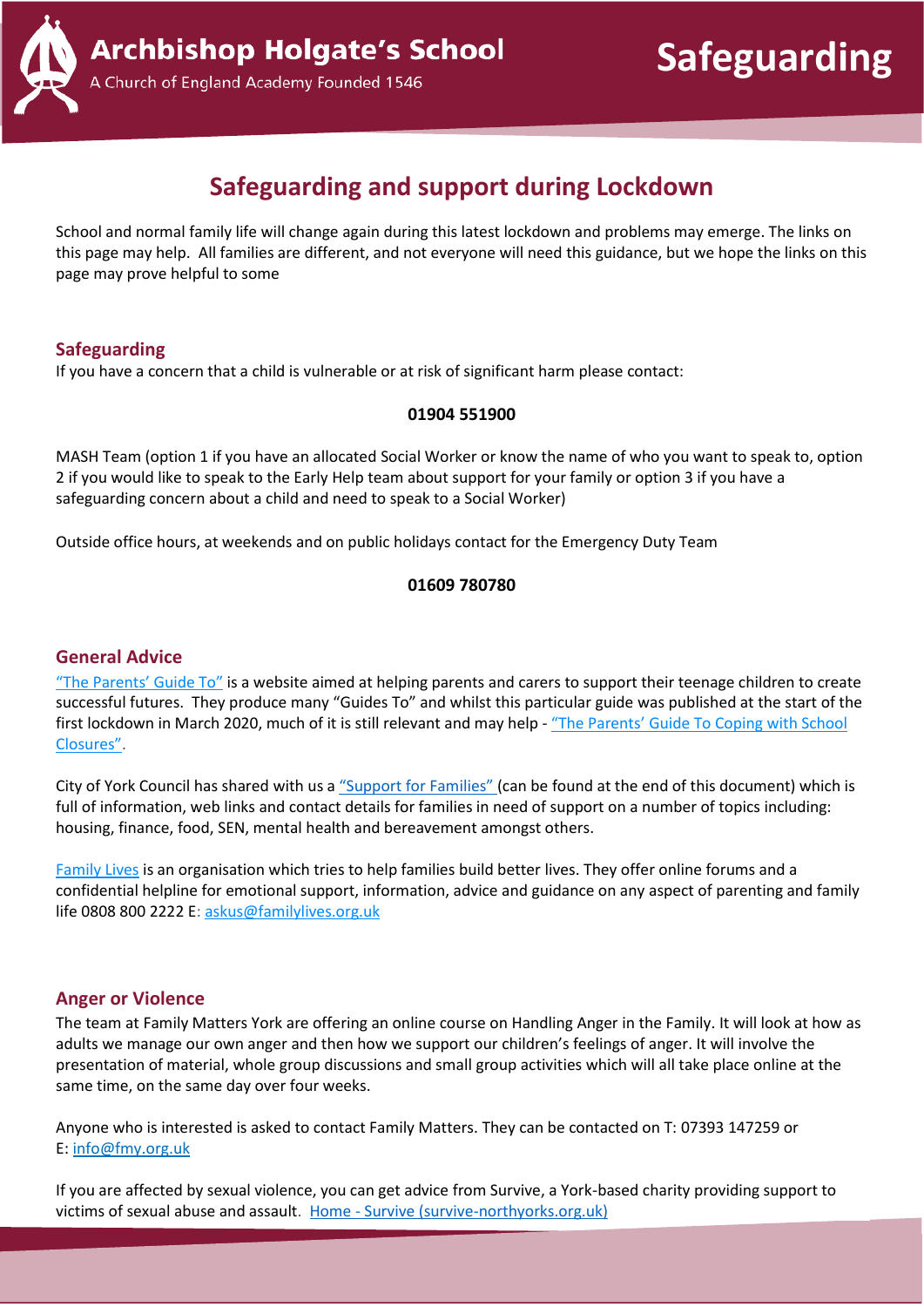

**Safeguarding**

Church of England Academy Founded 1546

#### **Wellbeing**

We have created a Wellbeing offer to all our students. This explains what we can offer, what students can do themselves to prevent the dangers of wellbeing issues, however if anyone is suffering there are ideas on how to help yourself and where to go for support.

If you need immediate support, you can text **SHOUT to 85258** and chat by text. The service is free on most networks and available 24/7, and trained volunteers will listen to you, and work with to help you take the next steps towards feeling better.

We have divided this up into:

- Environment what school will do to create a safe environment where Wellbeing is supported and our student's learn how to help themselves.
- #Self-care where students learn how to look after themselves to prevent Wellbeing issues.
- #Self-help resources and places to go for support and help
- #Support This explains what help the school can offer and what help external agencies can offer.

You can find out more by visiting:<https://sites.google.com/archbishopholgates.org/wellbeingoffercovid/home>

#### **Keeping children and young people safe online**

As students are spending more time than ever online, often on their own, it is especially important for parents and carers to be aware of what their children are being asked to do online, including the sites they are being asked to access.

It is very likely that students will be visiting other online sites for fun and out of curiosity, so we want to provide as much signposting to practical and useful information as we can to help you keep your children safe whilst they are online.



[ThinkUKnow](https://www.thinkuknow.co.uk/) is a website from the National Crime Agency's Child Exploitation (CEOP) and Online Protection unit aimed at helping children, parents and those who work with children get better educated about online child abuse. Try out their [parents'](https://www.thinkuknow.co.uk/parents/) section.



[Internet](https://www.internetmatters.org/?gclid=EAIaIQobChMIktuA5LWK2wIVRYXVCh2afg2aEAAYASAAEgIJ5vD_BwE) matters – aims to support parents and carers to keep their children safe online. Internet Matters have also produced these excellent fact sheets on online safety tips for parents of teenagers:

- Online safety tips for [parents](https://pwxp5srs168nsac2n3fnjyaa-wpengine.netdna-ssl.com/wp-content/uploads/2019/04/Internet-matters-Parent-Age-Guides-11-13.pdf) 11-13 year olds
- Online safety tips for parents of [teenagers](https://pwxp5srs168nsac2n3fnjyaa-wpengine.netdna-ssl.com/wp-content/uploads/2019/04/Internet-matters-Parent-Age-Guides-14.pdf) aged 14+



[PACE](https://paceuk.info/) (Parents against child exploitation) is charity working to inform parents and professionals about how to keep their children safe. They have a website with a dedicated parents [section.](https://paceuk.info/for-parents/)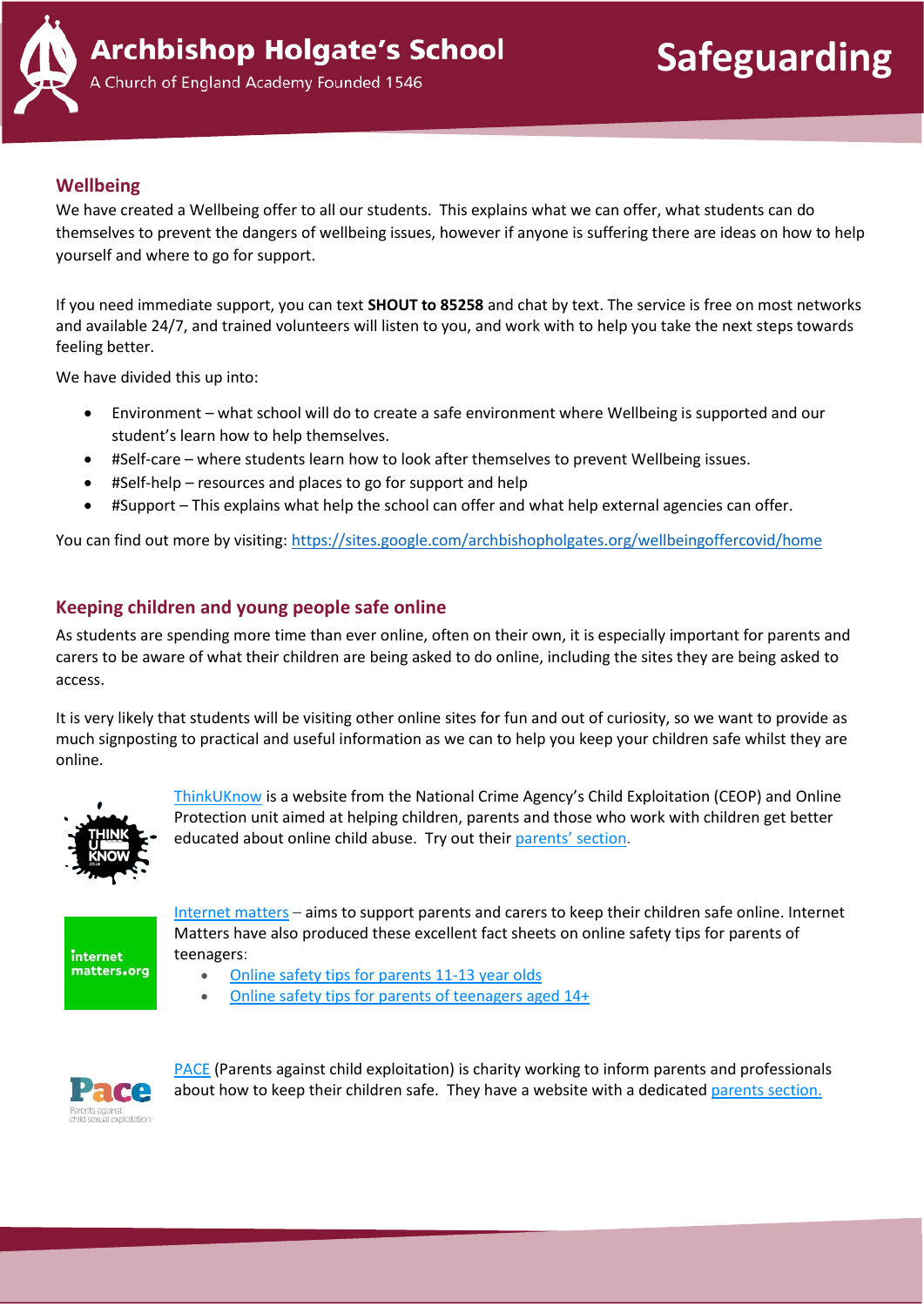

#### **An online incident affecting a child**

If you think there has been an online incident affecting your child and you wish to speak to a member of the Pastoral Team or contact our Designated Safeguarding Officer a[t DSL@archbishopholgates.org.](mailto:DSL@archbishopholgates.org)

Alternatively, you can report an incident directly to [CEOP](https://www.ceop.police.uk/safety-centre/) who are a national police agency.

#### <span id="page-2-0"></span>**Support for Families**

#### **Financial Support**

- <https://www.moneyadviceservice.org.uk/en/articles/coronavirus-and-your-money>
- https://www.moneyadviceservice.org.uk/en/articles/coronavirus-what-it-means-for-you
- •

#### **Citizens Advice York**

- West Offices York, YO1 6GA
- 03444 111 444

#### **Papyrus**

Papyrus is the UK Charity for the prevention of young suicide.

If you are a young person at risk of suicide or are worried about a young person at risk of suicide:

- Call: 0800 068 41 41
- Text: 07860 039967
- Email: [pat@papyrus-uk.org](mailto:pat@papyrus-uk.org)
- https://papyrus-uk.org/

#### **IDAS**

IDAS is the largest specialist charity in Yorkshire supporting anyone experiencing or affected by domestic abuse or sexual violence. Services include refuge accommodation, community based support, peer mentoring, group work and access to a free, confidential out of hours' helpline. To find out more:

- Call: 03000 110 110
- <https://www.idas.org.uk/>

#### **Kyra Women's Project**

Volunteering opportunities; Social Support groups and counselling.

- T: 01904 632332
- [http://www.kyra.org.uk](http://www.kyra.org.uk/)

#### **Parent Support Online**

This site was conceived to help bridge the gap between expectation and reality. It hopes to provide information, support and links to resources so you can prepare for the most rewarding journey of your life.

• <http://www.parentsupportonline.com/>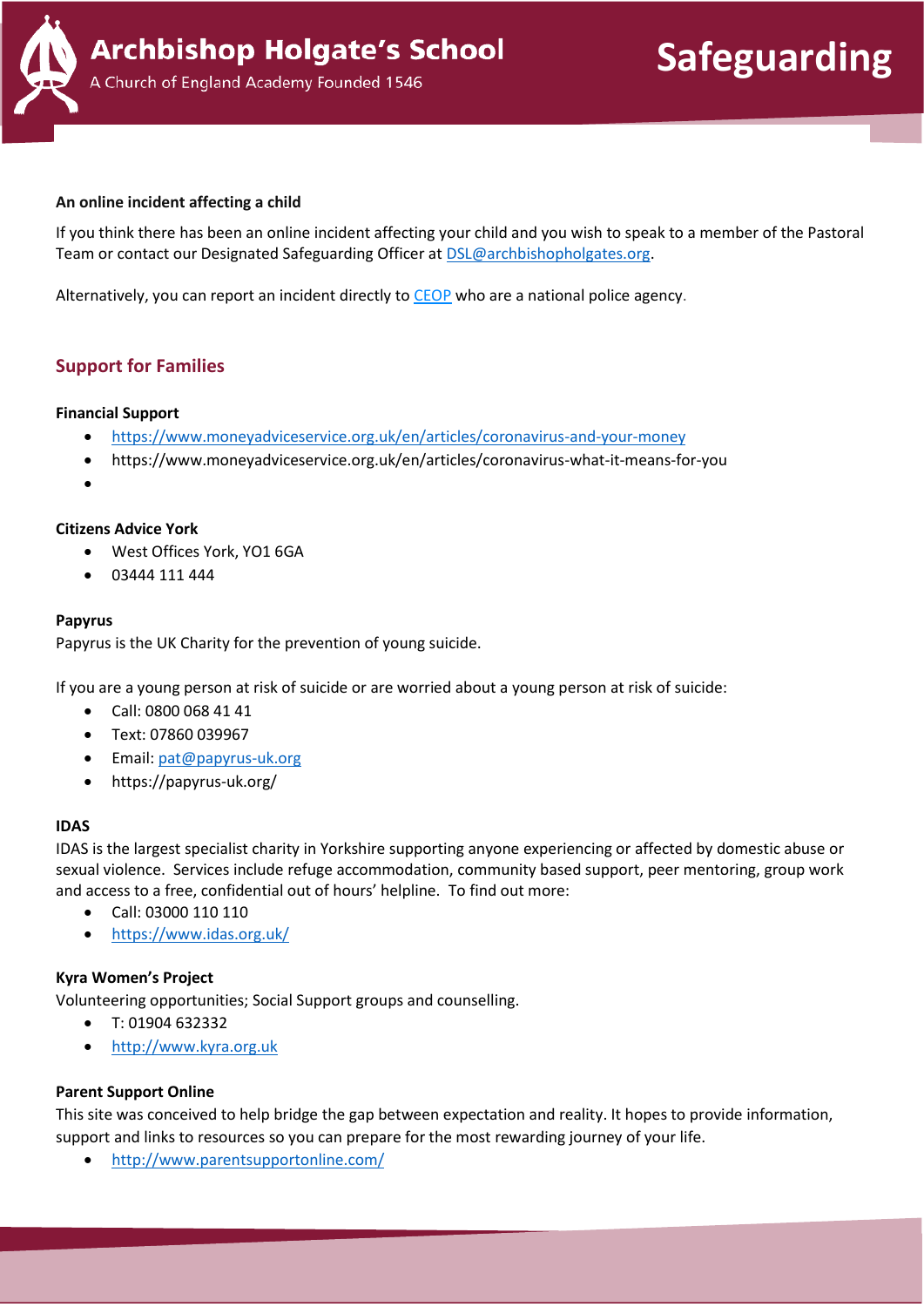

**Safeguarding**

A Church of England Academy Founded 1546

#### **York Carers Centre**

Regretfully, in light of the recent coronavirus developments, we have taken the decision to cancel our group sessions/meetings, hubs and events for the foreseeable future. The wellbeing of carers, visitors, volunteers and our staff is our absolute priority and our commitment is to adhere to the strictest safety protocols. Additionally we have temporarily closed access to our York Carers Centre offices.

We will maintain advice and support services for carers via telephone and ask that you contact us on:

- 01904 715 490
- enquiries@yorkcarerscentre.co.uk

#### **Family Lives**

People contact us about all aspects of family life that include all stages of a child's development, issues with schools and parenting/relationship support. We also respond when life becomes more complicated and provide support around family breakdown, aggression in the home, bullying, teenage risky behaviour and mental health concerns of both parents and their children. If you need support or advice, you can contact us on

- *0808 800 2222*
- *askus@familylives.org.uk*
- <https://www.familylives.org.uk/how-we-can-help/>

#### **Heads Together Mental Health Support**

If you need immediate support, you can text *SHOUT to 85258* and chat by text. The service is free on most networks and available 24/7, and trained volunteers will listen to you, and work with to help you take the next steps towards feeling better.

CALM offer accredited, confidential and free support to men anywhere in the UK through a helpline and a webchat service. They will talk through any issue with you and offer support, advice and signposting. Calls won't show up on your phone bill and are free all phones.

• <https://www.headstogether.org.uk/get-support/>

#### **Help Guide – troubled teenagers**

• <https://www.helpguide.org/articles/parenting-family/helping-troubled-teens.htm>

#### **Samaritans**

Whatever you're going through, a Samaritan will face it with you. We're here 24 hours a day, 365 days a year.

- Call 116123
- Email: [jo@samaritans.org](mailto:jo@samaritans.org)
- <https://www.samaritans.org/>

#### **Food bank information**

FIS are holding this information

- Gateway Mon  $11.00 1.00$ pm
- $\bullet$  Living World Wed 1.00 3.00pm
- Cornerstone(Tang hall) Friday 10.30 12.30pm
- Citadel (Gillygate) Sat 10.00 12.00pm